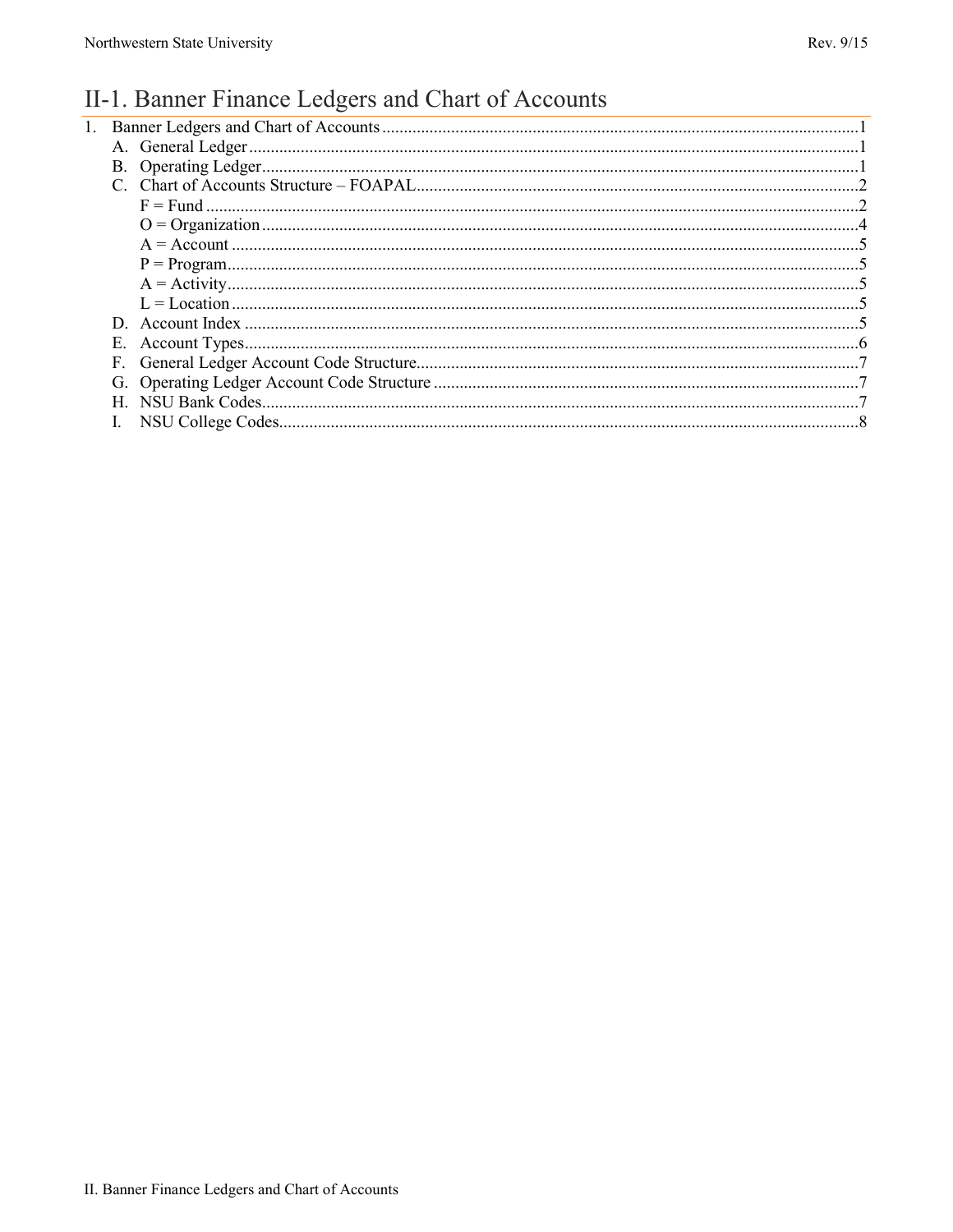# <span id="page-1-0"></span>1. Banner Ledgers and Chart of Accounts

The Banner Finance system, in order to provide maximum flexibility and information capture, maintains these ledgers:

- General Ledger
- Operating Ledger (Not the Operating Fund)
- Encumbrance Ledger
- Grant Ledger

## <span id="page-1-1"></span>A. General Ledger

The General Ledger maintains information relevant to the University's "balance sheet." The required Chart of Accounts (COA) elements for valid accounting distribution in the General ledger are: COA, Fund and Account Codes. Transaction activity includes the sum of both periodic debits and credits.

The General Ledger contains only balance sheet accounts. These accounts include the following:

- Assets
- Liabilities
- Fund Balance
- Fund Additions
- Fund Deductions
- Expenditure Control
- Transfer Control
- Budget Controls
- Encumbrance Control
- Revenue Control

General Ledger control accounts contain the total debits and credits of their respective expenditure, transfer, budget, encumbrance, and reserve transactions.

Detail transaction information for control account is maintained in the Banner Operating Ledger, known as the subsidiary ledger in the FRS Plus system, the ledger that contains your Budget Unit transaction history for:

- Revenue budget and YTD actual for revenue for the Budget Unit's account range
- Expenditure budget and YTD actual for expenditure for the Budget Unit's account range
- Transfers budget and YTD actual for transfer for the Budget Unit's account range
- Encumbrance, Commitments, for a Budget Unit's requisitions and orders for travel, goods and services, etc. as well as "reservations" encumbrance not processed through Banner Finance Purchasing Module

## <span id="page-1-2"></span>B. Operating Ledger

The Operating Ledger contains the Budget Unit's transaction data for his/her departmental accounts (Budget Units).

The required Chart of Accounts elements for the Operating Ledger transactions for NSU are index, fund, organization, account and program. Optionally, the transactions of a Budget Unit's departmental accounts may also include activity and/or location codes.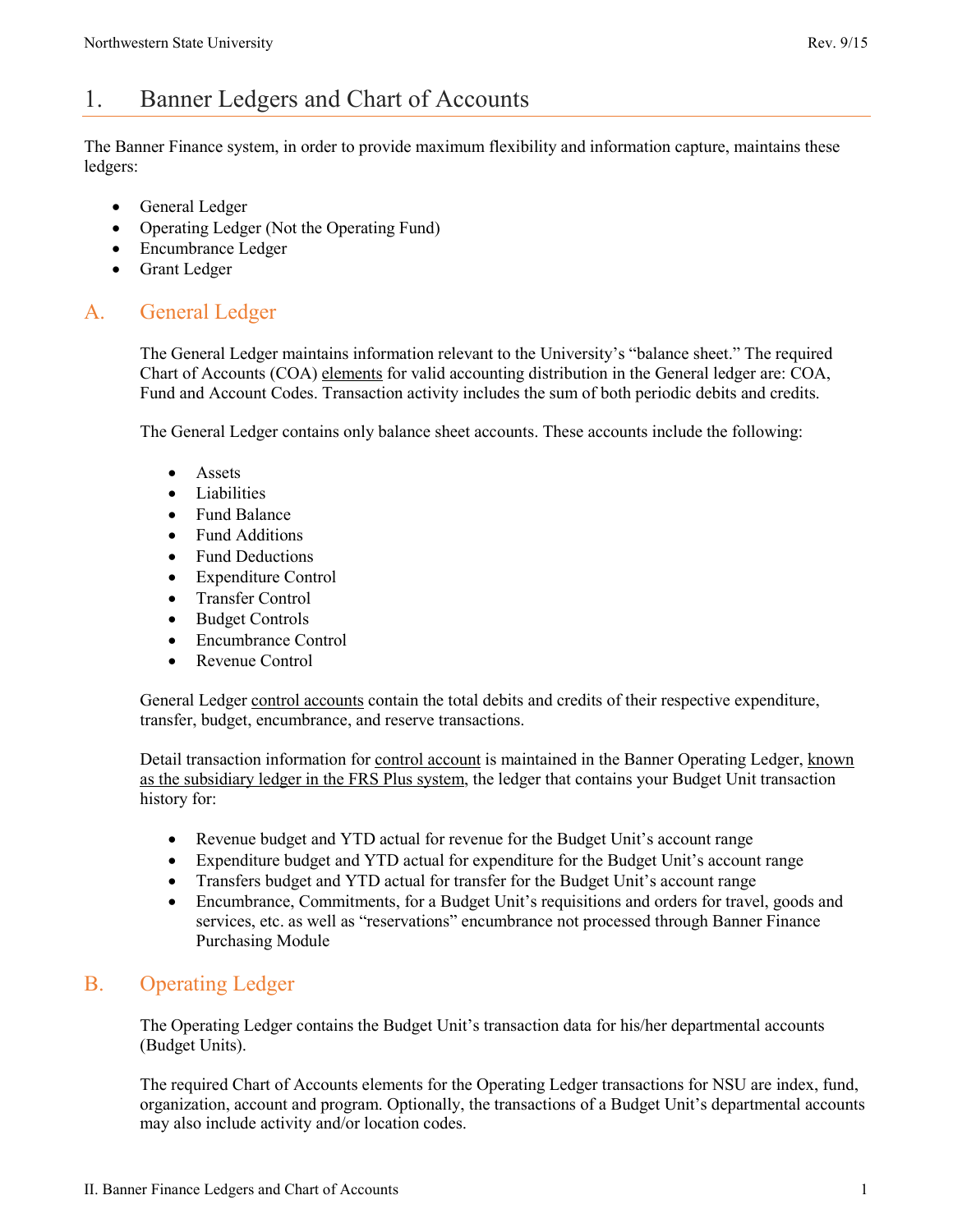Operating Ledger transactions include:

- Revenue
- Expenditures
- Transfers

Transactional data that is entered and maintained in the Operating ledger include budget, YTD actual transaction activity, encumbrance, and grant activity. Operating Ledger transactions are linked/mapped to their corresponding General Ledger control accounts.

A General Ledger can have many Operating Ledgers mapped to it or have only one Operating Ledger mapped to it.

For example, the Operating Fund's budget units are mapped to one General Ledger, when a grant usually has only one operating ledger/"Budget Unit account number" and be mapped to its "own" General Ledger (GL).

## <span id="page-2-0"></span>C. Chart of Accounts Structure – FOAPAL

The Chart of Accounts (COA) is a systematic classification of accounts and an essential part of the Banner Finance accounting system. Accounts are developed to be compatible with the University's organizational structure and assignment of fiscal responsibility. The form and content of the Chart of Accounts is arranged to provide the financial reports issued by and required of the University.

The fund, organization, account, and program codes are the primary Chart of Accounts elements used for classification, budgeting, recording, and/or reporting. The activity and location codes are used to provide certain specific performance-related detail for transactions and reports.

The Index is the Budget Unit's account number and is used to populate the Budget Unit's Fund, Organization and Program. It should always be used when available.

The Chart of Accounts (COA) is the "key" to Banner Finance. It defines the accounting distribution used on all transactions processed in the Banner Finance module.

The Chart of Accounts code is a one character, alpha/numeric field that uniquely identifies the University's Chart of Accounts that Chart of Account code is N. It consists of six elements (excluding the Index) that are defined as follows:

## <span id="page-2-1"></span> $F = Fund$

This is a six character that identifies a self-balancing set of accounts and identifies ownership and fiscal responsibility. Balance sheets and revenue/expense reports can be proceeded for any fund, which can be restricted (permanently or temporarily) or unrestricted. Fund codes are established in a hierarchy of up to five levels for "roll-up" and reporting purposed.

The fund code is developed by "Types" and "Levels." Type 1 Fund Types represent the highest fund group within the hierarchy structure that  $Type 2$  fund types are linked/mapped to organize funds within the Chart of Accounts.

Type 2 fund types represent fund subgroups within the fund hierarchy structure that Levels 1-4 fund codes roll-up to.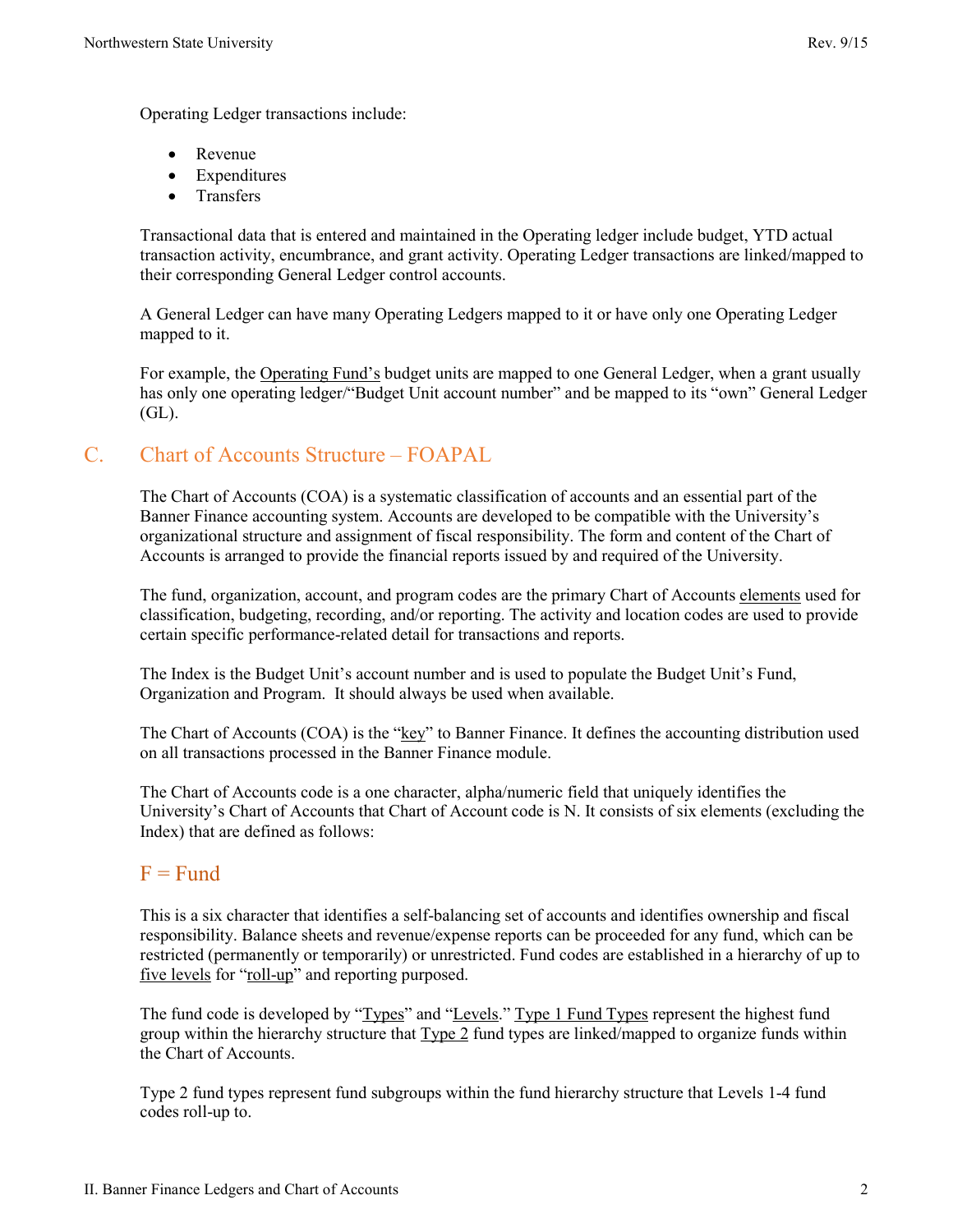- 10 Unrestricted Funds
- 20 Restricted Funds
- 30 Auxiliary Enterprise Funds
- 40 Loan Funds
- 50 Quasi Endowment Funds (Endowment Spending)
- 60 Endowment Funds (Permanently Restricted)
- 70 Annuity and Life Income Funds (Reserved for Future Use)
- 80 Agency Funds
- 90 Plant Funds
- BK Bank Funds

#### Type 2 Fund Types:

Type 2 fund types include the fund subgroups that are linked to the "Major Fund Groups" in Type 1. For example, the Operating fund is linked to Current Funds-Unrestricted. A Federal Grant or Contract Fund is linked to Current Funds-Restricted, the Vehicle Registration Fee Fund is linked to Plants Funds, etc. NSU's current Type 2 Fund Types, "Major Fund Groups" are as follows:

- 11 Current Unrestricted
- 21 Federal Grants and Contracts
- 22 State Grants and Contracts
- 23 Local and Private Grants and Contracts
- 25 Restricted Scholarships and Awards
- 26 Student Fees
- 27 Restricted Self-Generated
- 29 DFAFS Control Ledger
- 31 Auxiliary System Funds<br>32 Rec Complex Funds
- 32 Rec Complex Funds<br>33 Athletic Funds
- Athletic Funds
- 34 Student Housing Funds
- 35 Wellness Rec Activity Center Funds
- 36 Inventory Funds
- 41 Loan Funds
- 42 Nursing Loan Funds
- 51 Quasi Endowment Funds
- 61 Endowment Funds
- 71 Annuity and Life Income Funds
- 81 Agency Funds
- 91 Unexpended Plant Funds
- 92 Renewal and Replacement Funds
- 93 Retirement of Indebtedness Funds
- 96 Capital Assets<br>99 Bank Funds
- **Bank Funds**

Certain Banner Query forms allow query by fund type. They include:

**FGITBSR – Trial Balance Summary** – allows you to view general ledger balances for any specific fund (or fund type). It shows the current fund balance at the bottom of the page (but remember, you still have to subtract any outstanding encumbrances to determine balance available).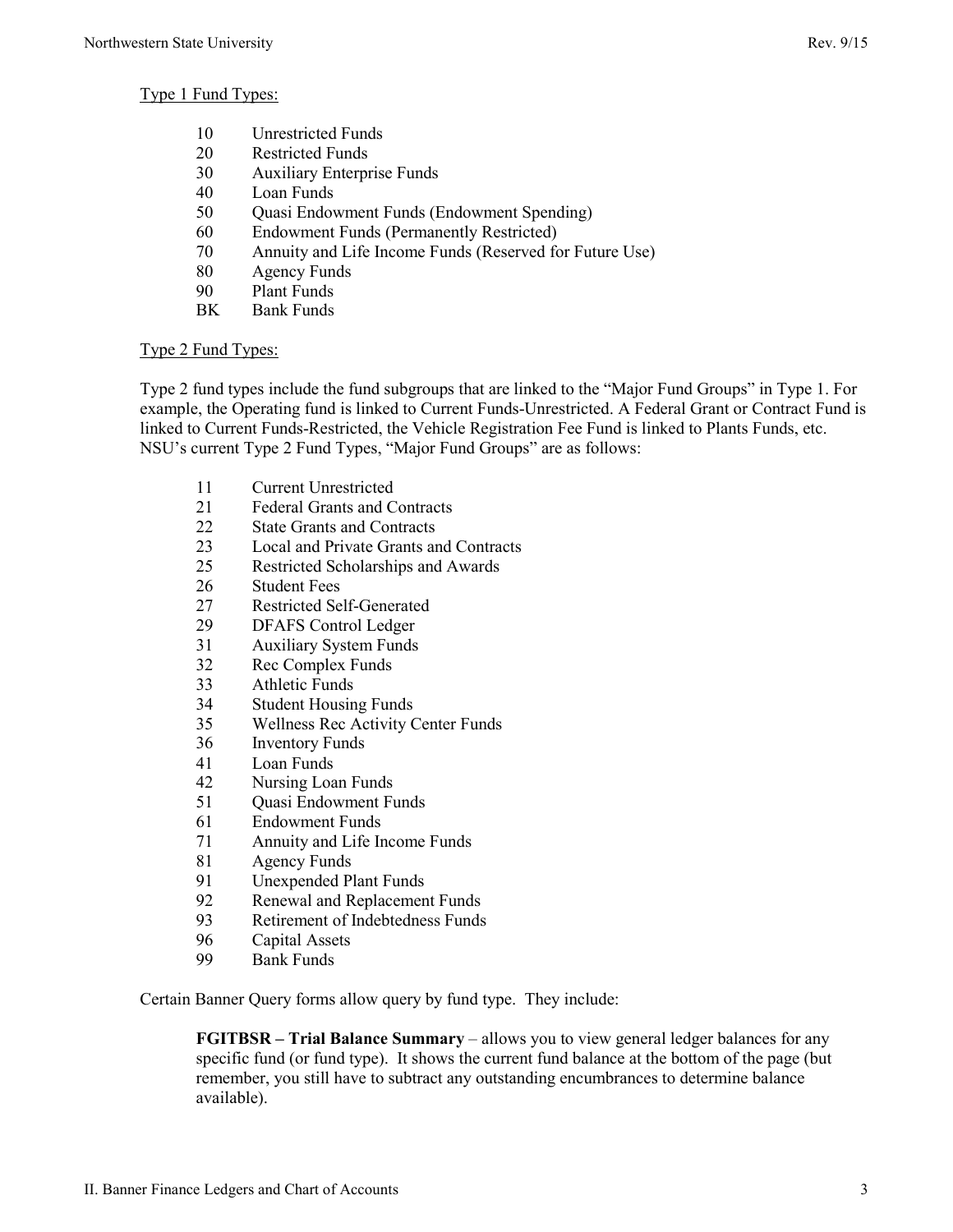**FGITBAL – General Ledger Trial Balance** – Like FGITBSR, this form allows you to look at general ledger balances for any specific fund. No operating ledger activity is found here.

Budget Queries:

**FGIBAVL – Budget Status by Account** allows users to review budget information by account for the Fiscal Period and Year to Date by: Specific FOAP, Specific Organization, All Organizations, Grant, Fund Type, Account Type of Revenue accounts. There are four levels to a Budget Query by Account: Account Detail, Transactions Detail, Document Detail, and View the Document

**FGIBDST – Budget Status by Organizational Hierarchy** allows users to review budget information of organizations for the Fiscal Period and Year to Date by: hierarchical Structure, Specific Funds, high-level Organizations, Accounts, Programs, Fund Type, Account Type or Revenue Accounts.

#### <span id="page-4-0"></span> $O = Organization$

This is a six-character code that identifies the organizational responsibility level of the Area/College and the Approver/Budget Units, the person(s) who have fiscal and budgetary responsibility for a department or departments budgets/Budget Units/accounts within the institution. Organization codes house information regarding revenues, expenses and budgets. Organization codes can be established in a hierarchy of up to "eight levels" for roll-up for responsibility reporting purposes. For example, the Dean of XYZ, may have responsibility of several budget units/accounts, the Dean of XYZ organization code will be linked to each budget unit/account and receive responsibility reporting roll-up reports for all the budget units/accounts.

The following chart outlines the high-level breakdown of Orgs and NSU. In general, the first digit of the organization code correlates to its related division.

The Organization code may have many Indexes that has Budget Units "mapped" to it, regardless of Fund or source of funding.

The Organization code is primarily used for responsibility reporting, resources assigned to the individuals in the organizational hierarchy of the University.

The Organization code is also used in Banner to initiate transaction processing for the purchasing, personnel, payroll, and reporting processes. Since there maybe multiple Budget Units, Indexes per Organization code, the user should always review the 'FOAPAL' to make sure it is the correct Budget Unit, Index for the transactions, process, and report.

Organizational Range/Highest Organization Levels

| $100001 - 199999$ | President                                   |
|-------------------|---------------------------------------------|
| $200001 - 299999$ | Academic Affairs                            |
| $300001 - 399999$ | <b>Business Affairs</b>                     |
| $400001 - 499999$ | <b>External Affairs</b>                     |
| $500001 - 599999$ | University Affairs                          |
| $600001 - 699999$ | Technology, Research & Economic Development |
| $700001 - 799999$ | Other Activities (for Budget Control)       |
| $800001 - 899999$ | Unrealizable Revenue Contingency            |
| $900001 - 999999$ | <b>Chief Information Officer</b>            |
|                   |                                             |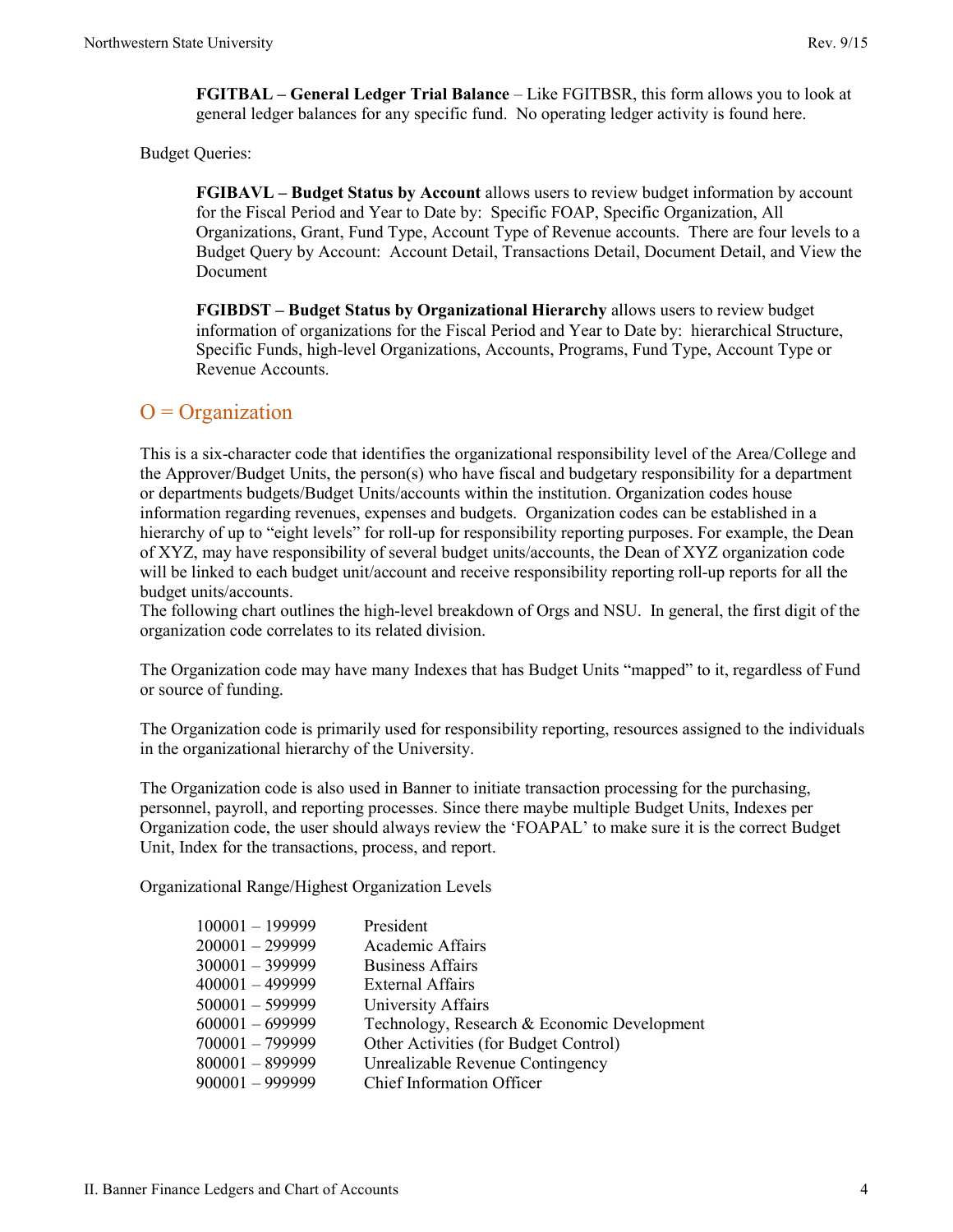## <span id="page-5-0"></span> $A = Account$

This is a six-character code that identifies the General Ledger accounts object of our assets, liabilities, control, and fund balances, and the Operating Ledger accounts object of revenue/income, expenditures, and transfers. The account code is the object code in the line item within the University's financial structure. Account codes/objects are established in a hierarchy of four levels for roll-up and reporting purposes. The hierarchy is organized to maximum reporting capabilities. Account codes/objects is the lowest level of accounting transaction detail.

## <span id="page-5-1"></span> $P = Program$

This is a one-to-six-character code that identifies a function and enables the University to establish a method of classifying transactions across organizations and account codes/objects. The University follows the functions defined by the National Association of College and University Business Offices (NACUBO). Program/function codes are established in a hierarchy of up to five levels for roll-up and reporting purposes. Examples of reporting/function codes include Instruction, Academic Support, Student Services, and Research.

## <span id="page-5-2"></span> $A =$  Activity

This is a one-to-six-character code that is non-hierarchical and can be used to further define an expenditure account, including short duration projects.

## <span id="page-5-3"></span> $L =$ Location

This is a one-to-six-character code that identifies physical locations. It is primarily used with the Fixed Asset Module. Location codes may be established in a hierarchy of up to five levels for roll-up and reporting purposes.

The Location code should be used only when purchasing capital outlay items or processing capital outlay expenditures.

## <span id="page-5-4"></span>D. Account Index

The Account Index code, referred to as Index on Banner forms, is an additional feature of the Chart of Accounts. The Account Index code consist of six alphabetic/numeric characters and can define any combination of the FOAPAL elements. The Account Index code is used as a shortcut to speed data entry by the user. The Account Index Code is used for Operating Ledger accounts only.

The Account Index code is the user's code used to populate/load the FOAPAL elements to record transactions. It is essentially a user's code that is used instead of entering each FOAPAL element to record transactions and querying transactions data, for the accounts for which users have fiscal responsibility.

The "Index" should be used when the Banner Form being used provides for the Index. Use of the Index is encouraged to help users process transactions. It helps reduce "coding errors" by avoiding having to enter each FOAPAL element for a transaction.

The Index is in effect the Budget Unit Code for your budget unit. The Budget Unit Code, the code that identifies a Budget Unit's combination of Fund  $(F)$ , Organization  $(O)$ , and Program  $(P)$ , FOP, it is to the FOP that you enter the Account (A), for revenue or expenditure to enter a FOAP, and Activity and Location, if applicable.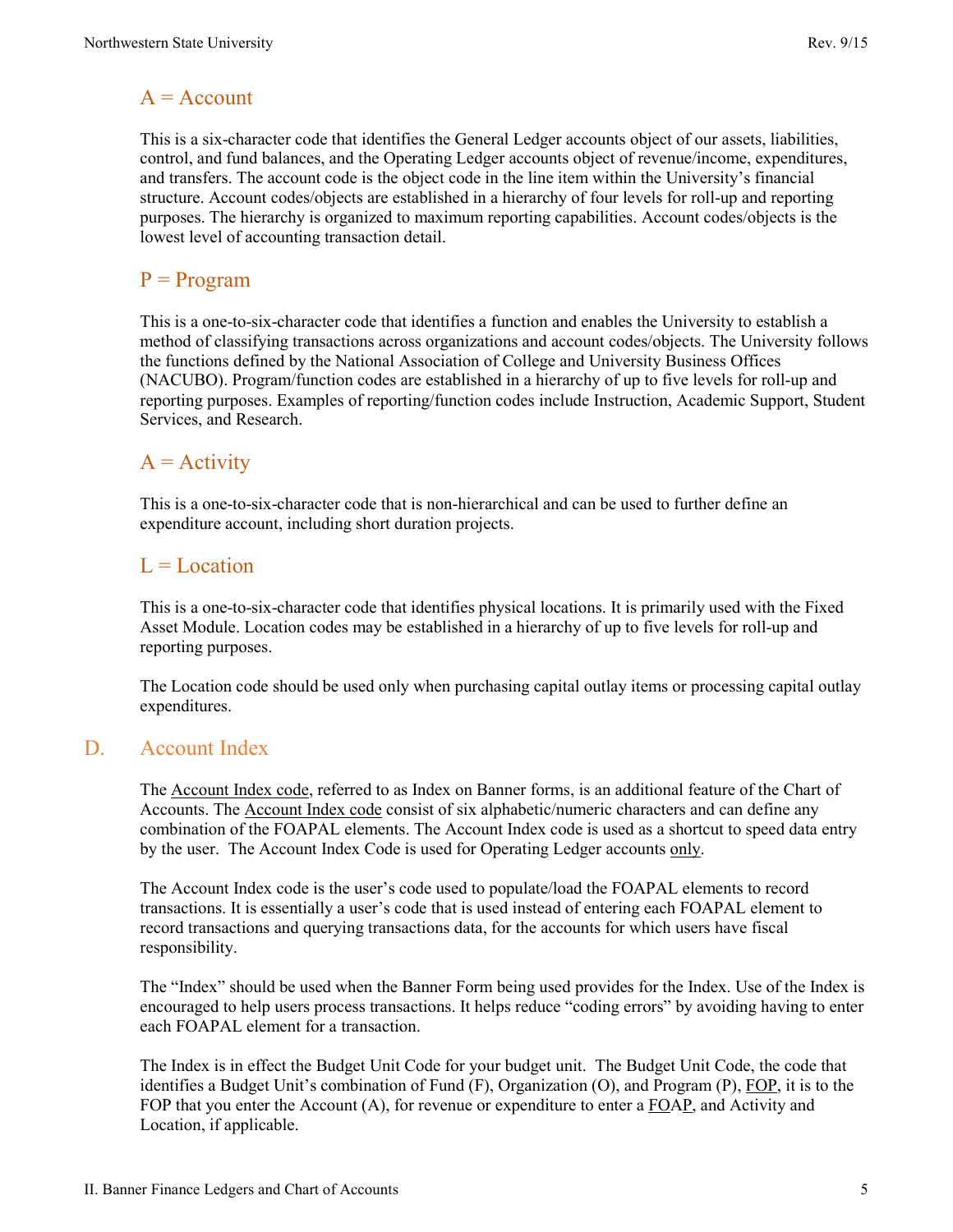The "Budget Unit Account Code," FOP, should be entered correctly to assure your transactions are being posted correctly, even when using Index you should review to make sure you are posting/entering a transaction to the correct/desired Fund (F), Organization (O), and Program (P), FOP.

Banner allows the user to enter combinations of Fund (F), Organization (O), and Program (P), FOP that are "invalid," it is therefore extremely important that the FOP be entered correctly to avoid invalid transaction entry, this could possibly affect someone else's account. This can avoid the correcting actions and transactions required to adjust incorrect entries. The Index is used to avoid this error.

Since there may be many Indexes for an Organization the user should always verify, they are using the correct Index and Organization.

## <span id="page-6-0"></span>E. Account Types

The first two digits in the General Ledger and Operating Ledger account number determines the type of account.

NSU's Type 1 Accounts are as follows:

#### **General Ledger**

- 10 Assets
- 20 Liabilities
- 30 Control Accounts
- 40 Fund Balances
- 50 Revenues
- 60 Personal Services (Salaries/Related Benefits)
- 70 Expenses (Travel, Operating Services, Supplies, Professional Services, Other Charges, Capital Outlay)
- 80 Transfers
- 90 Fund Additions
- 95 Fund Deductions

#### NSU's Type 2 Accounts are as follows:

- 11 Cash
- 12 Investments
- 13 Accounts Receivables
- 14 Notes and Loan Receivables
- 15 Inventories
- 17 Prepaid Items and Deferred Charges
- 18 Plant Assets
- 19 Other Assets<br>21 Payables
- 21 Payables<br>22 Accruals
- Accruals
- 23 Deposits
- 24 Current and Long-Term Debt
- 25 Deferred Credits
- 28 Other Liabilities
- 29 Other Converted Liabilities
- 31 Control Accounts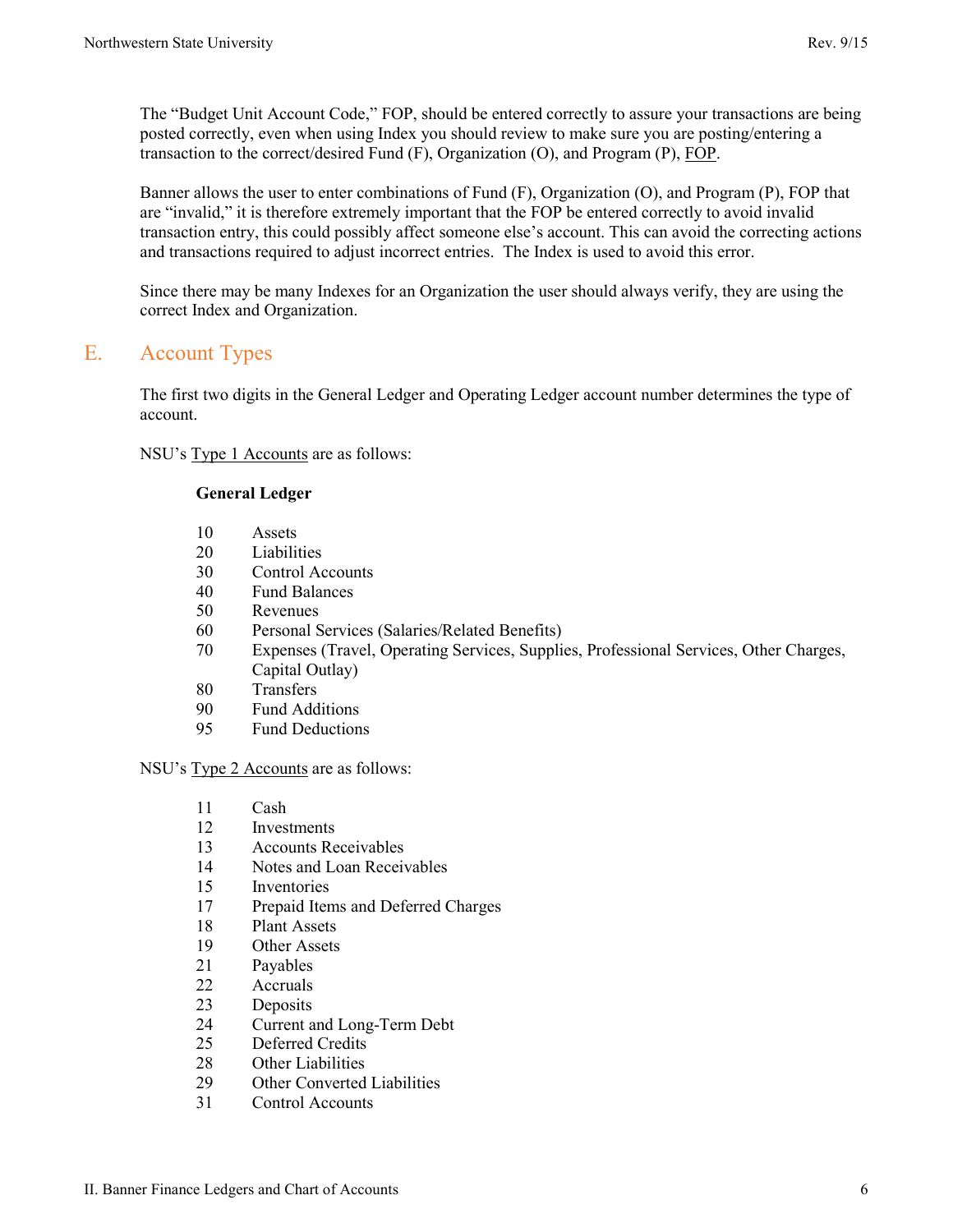#### **Operating Ledger**

- 51 Student Tuition and Fees
- 52 Appropriations
- 53 Gifts, Grants and Contracts
- 54 Sales and Services of Educ Act
- 55 Sales and Services of Aux Act
- 56 Other Revenue and Misc Sources
- 59 Special Credits and Categories
- 61 Regular Salaries
- 62 Other Compensation
- 63 Related Benefits
- 68 Furlough Savings
- 69 Attrition
- 71 Travel
- 72 Operating Services
- 73 Supplies
- 74 Professional Services
- 75 Other Charges
- 76 Capital Outlay
- 77 Depreciation
- 79 Debt Service
- 81 Interagency Transfers
- 91 Fund Additions<br>96 Fund Deduction
- Fund Deductions

## <span id="page-7-0"></span>F. General Ledger Account Code Structure

The General Ledger, Balance Sheet, account code structure is Fund and Account, FA. Index, Organization, Program, Activity and Location is not used when entering or coding General Ledger, Balance Sheet transactions.

## <span id="page-7-1"></span>G. Operating Ledger Account Code Structure

The Operating Ledger account code structure is Fund, Organization, and Program, which are populated when you use the Index. Location is used when entering Capital Outlay expenditures when posting fixed asset transactions. It is not used for Capital Outlay transactions for the "expensed" Capital Outlay expenditure transactions. The Activity Code is currently being used for short term projects. The Project Code is not being used at this time.

Therefore, the Operating Ledger account code structure for non-capital outlay expenditures is FOAP. When using the Index to populate Fund, Organization and Program, the account code structure is Index and Account, IA.

## <span id="page-7-2"></span>H. NSU Bank Codes

| <b>Bank Code</b> | <b>Description</b>                       |    | <b>Bank Code Description</b>       |
|------------------|------------------------------------------|----|------------------------------------|
|                  | Disbursement Account                     |    | <b>Shreveport Clearing Account</b> |
| 2                | Payroll Account                          | 6. | Maintenance Reserve Account        |
| 3                | <b>Student Loan EFT Clearing Account</b> |    | Leesville Clearing Account         |
| 4                | <b>SGA</b> Account                       |    |                                    |